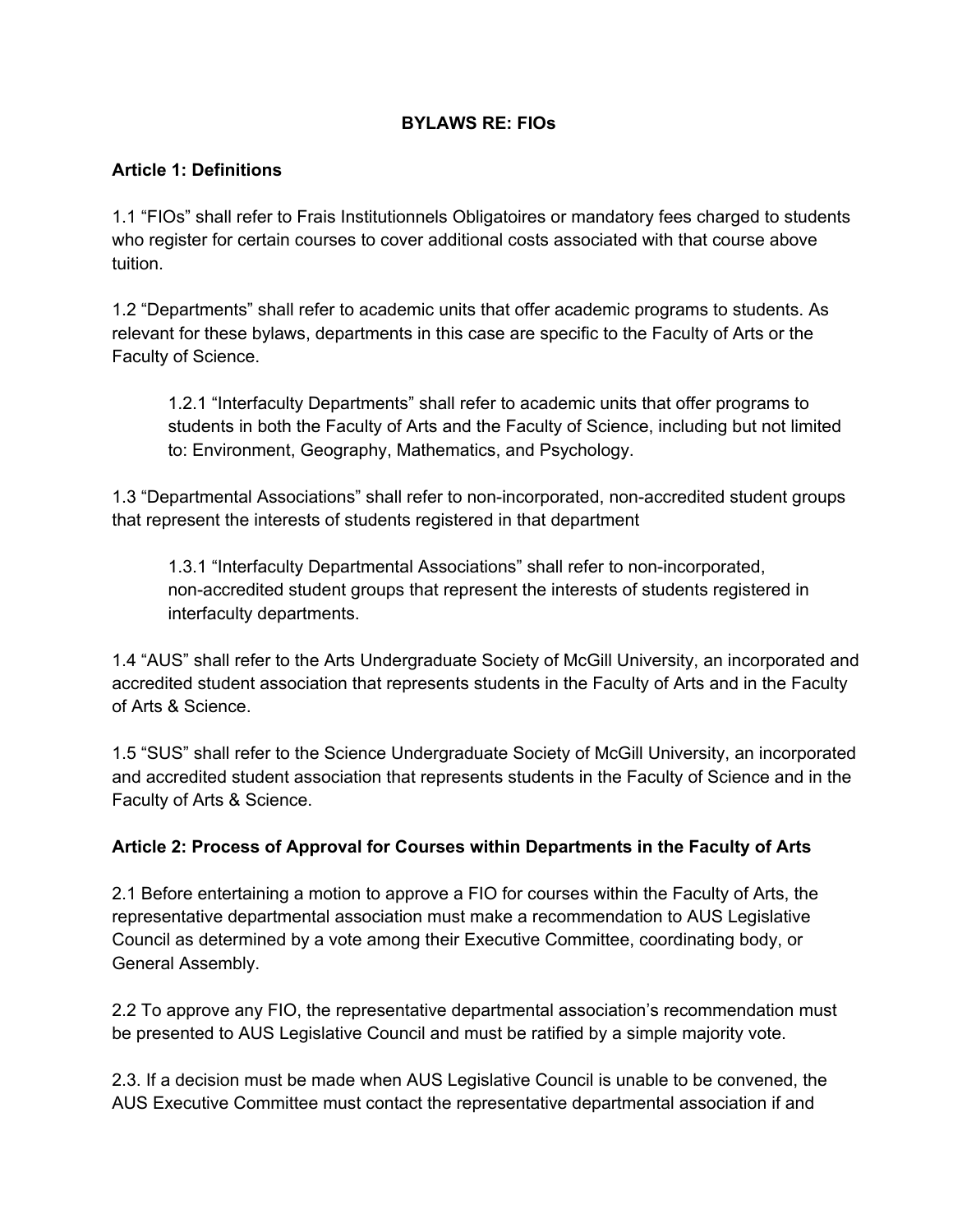when possible for their recommendation. This recommendation can then be ratified by a simple majority of the AUS Executive Committee.

2.4. FIOs for courses taught within departments without representative departmental associations shall be brought directly to AUS Legislative Council for ratification or to the AUS Executive Committee if AUS Legislative Council is unable to be convened.

2.5 The AUS President shall report the outcome of the vote on any and all FIOs to Student Accounts and to the Office of the Deputy Provost (Student Life and Learning).

# **Article 3: Process of Approval for Courses within Departments in the Faculty of Science**

3.1 Before entertaining a motion to approve a FIO for courses within the Faculty of Science, the representative departmental association must make a recommendation to SUS General Council as determined by a vote among their Executive Committee, coordinating body, or General Assembly.

3.2 To approve any FIO, the representative departmental association's recommendation must be presented to SUS General Council and must be ratified by a simple majority vote.

3.3. If a decision must be made when SUS General Council is unable to be convened, the SUS Executive Committee must contact the representative departmental association if and when possible for their recommendation. This recommendation can then be ratified by a simple majority of the SUS Executive Committee.

3.4. FIOs for courses taught within departments without representative departmental associations shall be brought directly to SUS General Council for ratification or to the SUS Executive Committee if SUS General Council is unable to be convened.

3.5 The outcome of the vote on any and all FIOs shall be reported to Student Accounts and the Office of the Deputy Provost (Student Life and Learning) by the SUS President.

## **Article 4: Process of Approval for Courses within Interfaculty Departments**

4.1 Before entertaining a motion to approve a FIO for courses within interfaculty departments, the representative interfaculty departmental association must make a recommendation to both the AUS Legislative Council and the SUS General Council as determined by a vote among their Executive Committee, coordinating body, or General Assembly.

4.2 To approve any FIOs, the representative interfaculty departmental association's recommendation must be presented to both AUS Legislative Council and the SUS General Council and must be ratified by a simple majority vote of both governing bodies.